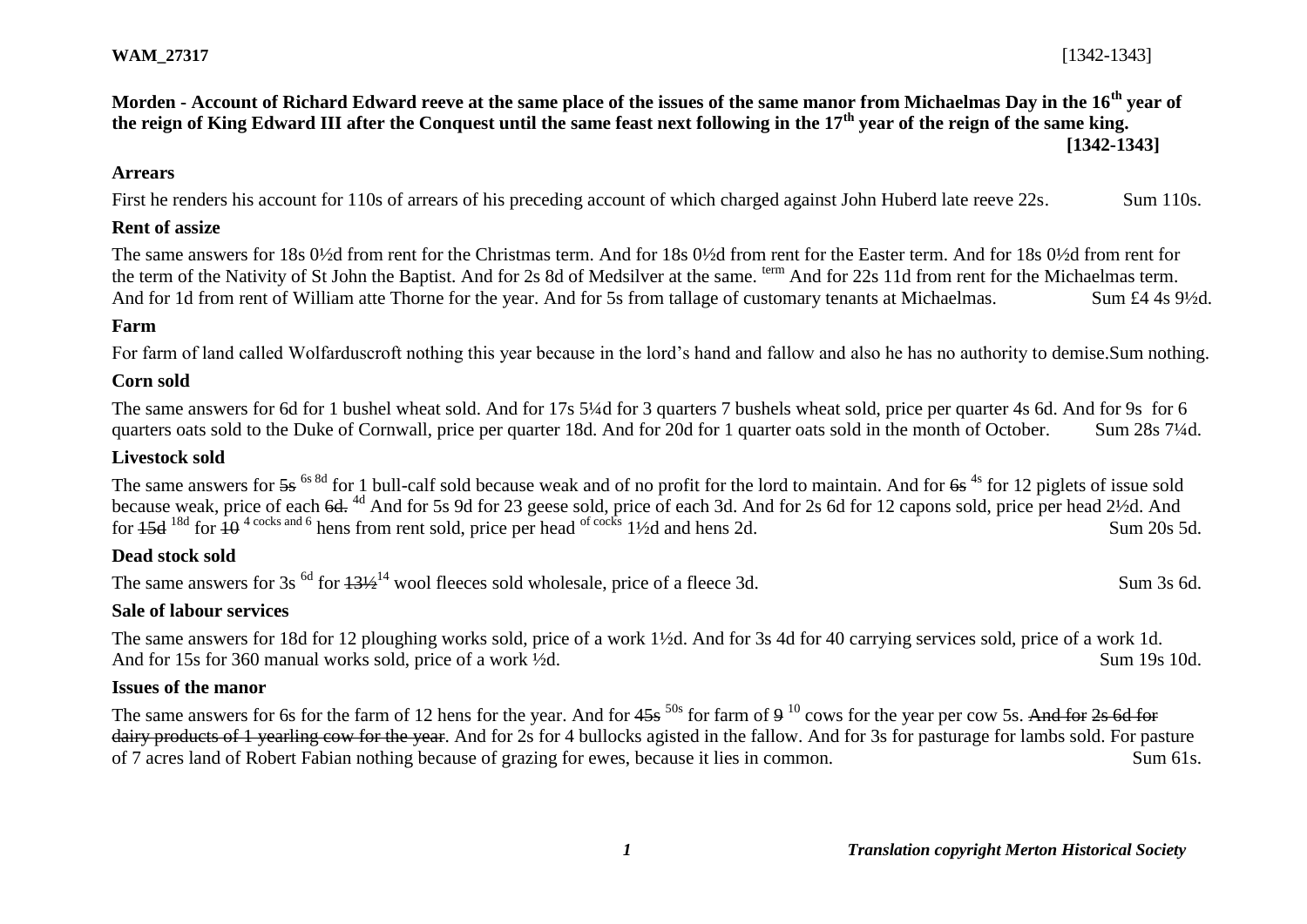## **Fines and profits of the Court**

The same answers for 4s<sup>1d</sup> for 1 Court held 16<sup>th</sup> October. And for 2d<sup>3s 6d</sup> for 1 Court held 25<sup>th</sup> January. And for 11s 5d for Court with View held the Tuesday next before the feast of St Barnabas the Apostle. Sum 19s.

## **Debit of the account**

The same answers for 77s 8¼d for various [things] charged and <sup>dis-</sup>allowed at the audit. Sum 77s 8¼d.

# **Sum Total Receipts: £21 4s 10d.**

### **EXPENSES**

## **Quittances and rent paid**

First he accounts in quittance of rent of the reeve for the year 2s. In quittance of rent for the same for medsilver 2d. In default of rent of 7 acres land formerly Robert Fabian for the year because in the lord's hand 2s 4d. In rent paid to John de Kenewardusle for land at Gilnehelde for the year 4s. Sum 8s 6d.

#### **Cost of ploughs**

Also paid to the smith for fitting iron to 2 ploughs for the year at his own expense 14s. In 2 plough feet bought 6d. In 1 new plough bought 12d. In 2 ploughshares bought 2s. In 1 man hired for fitting a mould-board to 1 plough and making 2 new harrows from the lord's timber 6d. In fitting 2 ploughs with share-beams for the fallow [*pro warectz*] in summer 3d. In shoeing 2 draught horses pulling the second cart raised in harvest, on their front feet 4d. Sum 18s 7d.

#### **Costs of carts**

Also in 16 clouts with nails bought 16d. In grease bought 4d. In 100 cloutnails bought for old clouts remaining 1½d. In 1 pair wheels bought 18d. In 1 pair frets bought for the same 1d. In 1 collar bought 6d. In 1 pair traces bought 4d. In white-tawed leather bought for harness for carts 5d. In fitting 2 carts before harvest with axle-trees bought for the same 6d. In 1 halter of hide with rings and a chain for 1 carthorse bought 4d. In shoeing 2 carthorses for the year 16d. Sum 6s 8d.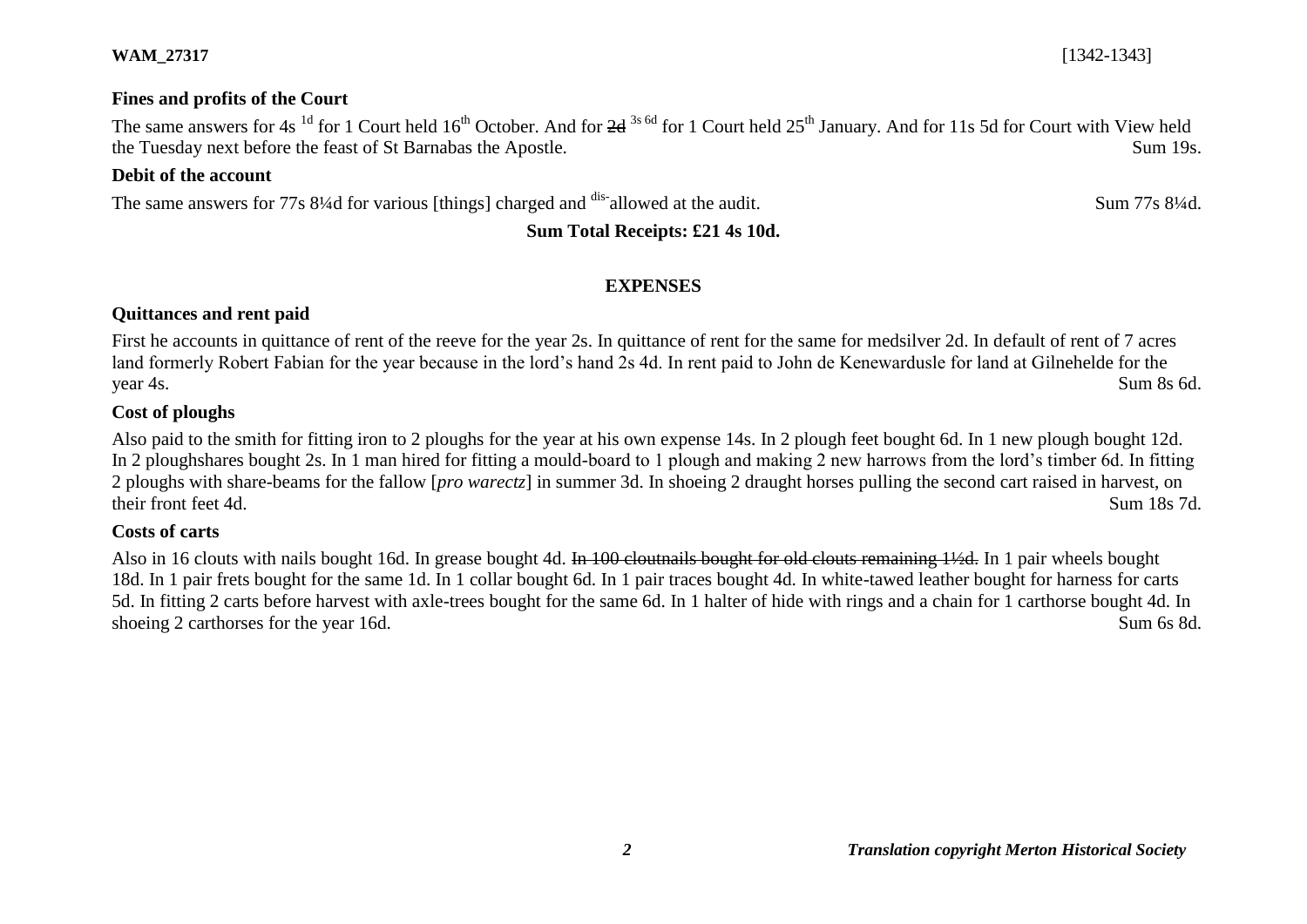#### **Mill costs**

Also in 1 *crei*<sup>\*</sup> for making anew one broken <sup>mill-</sup>spindle with iron bought for the same wholesale 10d. In sharpening mill bills for the year 4d.<sup>3d</sup> In 1 oak trunk bought for sawing 16d. In 1 oak trunk bought for sawing 18d. In 2 elms bought for sawing 2s. In 4 oaks bought for sawing, trimming and sharpening 4s.<sup>†</sup> In sawing 600 feet of boards from the said trunks 3s 6d, giving for 100 7d. In <sup>sawing</sup> 2 ash trunks bought for sawing 8½d. In 1 carpenter hired for 6 weeks for the flood-gates [*le flodgates*], the bay [*le Bay*] and *le Thelyngg'*‡ both within the ground and outside and before and behind the mill as if new made 10s, taking per week 20d. In 1 carpenter hired for 2 weeks to assist the same 3s 4d, taking per week 20d. In 1 carpenter hired for 6 weeks 3 days<sup>45</sup> weeks to assist the same 9s 9d.<sup>7s 6d</sup> taking per week 18d. In 1 carpenter hired for  $5^4$  weeks 4<sup>3</sup> days to assist the same  $\frac{5}{55}$  4d, <sup>4s 6d</sup> taking per week 12d. In 2 men hired for ramming the said timber anywhere around the territory [of the mill] for 30 days 10s, each taking per day 2d. In 1 man hired to assist the same for  $\frac{10 \text{ days}}{2}$  and at sawing, trimming and sharpening boards and for scooping out water 20d, <sup>16d</sup> taking per day 2d. In 1 man hired to assist the same for 8 days 16d, taking per day 2d. In 2 small troughs bought for scooping out water 4d. In 3<sup>2</sup> pieces of board bought 42d. <sup>8d</sup> In 105 large *gadnails* bought 20d. In 500<sup>400</sup> spikenails bought for the same 20d, <sup>16d</sup> viz per 100 4d. In <sup>1</sup> lad hired for collecting moss and for doing other necessaries wholesale 20d. In expenses of customary tenants scouring the mill pond by custom with the lord's food 2s. Sum 58s  $5\frac{1}{2}d$ .

#### **Petty necessities**

Also in 2 bushels of salt bought 8d. In making 2 quarters oats into meal 8d. In food and oblations for servants on Christmas and Easter days 2s 4d. In forage bought for sustenance of animals 28s 6d. In making water channels at winter sowing 6d. In scouring 40 perches of ditch at Northberworth and planting in places 3s 4d, viz per perch 1d. In 1 sieve and 1 riddle bought 2d. In 1 hemp halter bought 1d. Payment for tithes of 3 lambs of issue 1½d. In making 2 halters of draught horses' hair ½d. ¾d In 2 men hired for 3½ days for mowing forage for sustenance of animals against the following year 2s 4d, each taking per day 4d. In 1 spade and shovel/threshing sledge [*tribula*] of iron 5½d. Sum 39s 1½d.

### **Threshing corn**

Also in threshing 40 quarters wheat, 5 quarters 1 bushel mixstillio, 5 quarters 2 bushels rye, of which 3 quarters of new grain, and 7 quarters 1 bushel pulses by piece-work 12s 9¼d, giving for 9 bushels 3d. In threshing 17 quarters barley by piece-work 2s 6¼d, giving for 9 bushels 2d. In threshing 58 quarters oats by piece-work 4s 3½d, giving for 9 bushels 1d. In winnowing half the total corn by piece-work, of which the sum is 66 quarters 6 bushels, 14¼d, giving for 9 bushels ¼d. And the other half winnowed by the dairy worker. Sum 20s 9¾d.

#### **Corn bought**

 $\overline{a}$ 

Also in 4 quarters 3½ bushels rye bought for livery in summer 17s 9d, price of a quarter 4s. In 3 quarters 5 bushels oats bought 6s 0½d, price of a quarter 20d. And in 5 quarters oats 9s 2d, price of a quarter 22d. Sum 32s 11½d.

#### **Livestock bought**

Also in 12 chickens bought for making capons  $12d$ . <sup>9d</sup> <sup>9d</sup> Sum 9d.

*<sup>\*</sup> Possibly an error for* acer *meaning 'steel', which would make sense in this context – M Page 8.7.06*

*<sup>†</sup> The wood was sharpened in order to drive it into the ground along the mill's watercourse – M Page 14.12.05*

*<sup>‡</sup> "Possibly related to eyling, a building term meaning aisle, wing, lean-to or bay – see OED" Dr M Page April 2006*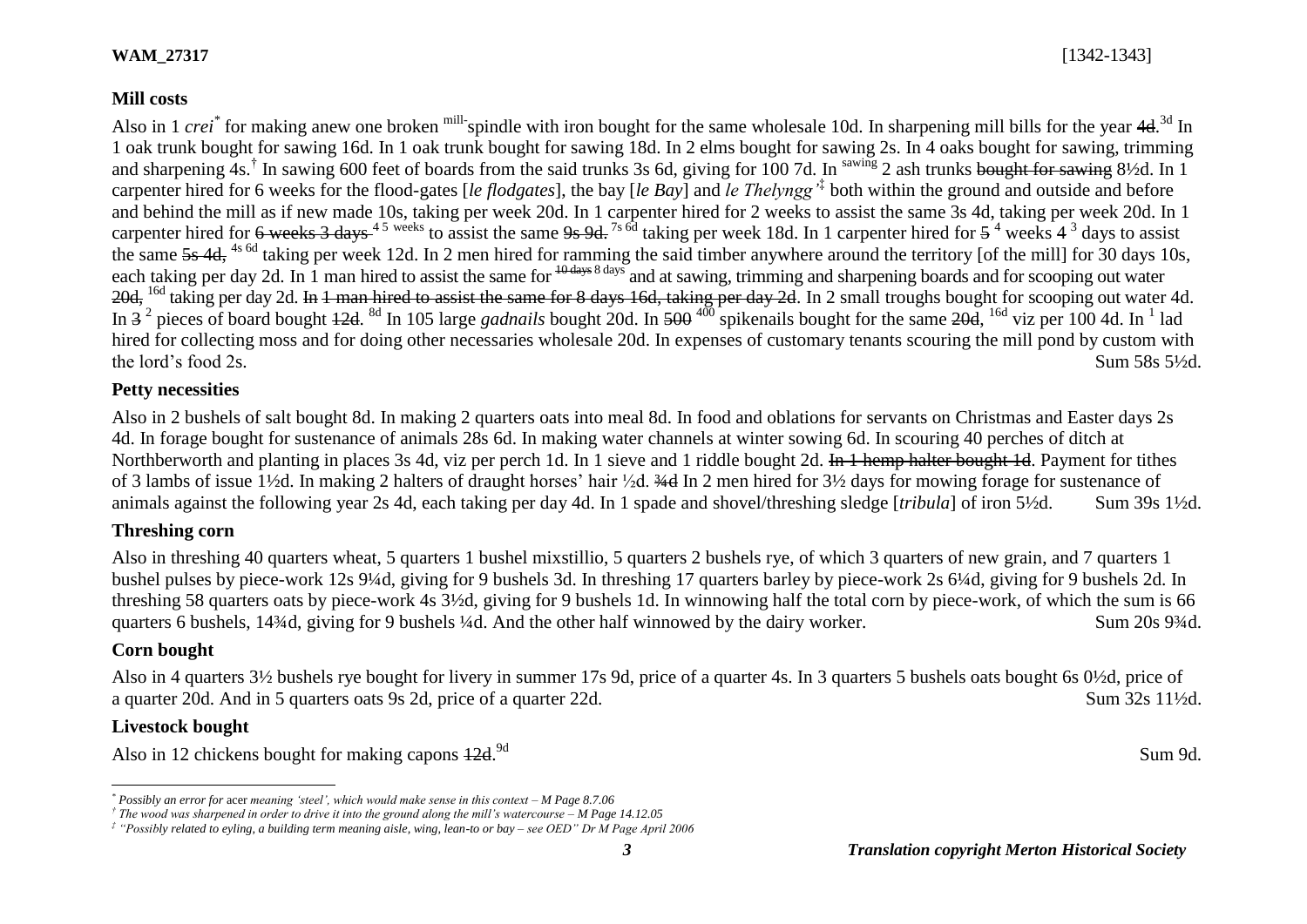Also in hoeing all <sup>42 men working for 1 day</sup> the lord's corn this year 3s 6d. Also in mowing  $1\frac{1}{2}$  acres meadow in Eylond, 1 acre 3 roods in Comstrod 3 roods in Gilnemad, 1½ acres ½ rood in Berworth and 1½ acres ½ rood in Neweburigardin by piece-work 3s 3d, giving per acre 6d.<sup>§</sup> In customary payment to customary tenants for lifting the hay in the same 1 bushel maslin. In 1 cheese bought for the same by custom 3d. Sum 7s.

## **Harvest costs**

Also in reaping and binding  $43^{42}$  acres  $4^3$  roods wheat, rye, pulses, barley and oats by piece-work, of which 24 acres 1 rood oats, 16s  $3\frac{1}{4}$ d, \*\* and so for gain 6 acres 1 rood giving per acre wheat, rye, pulses and barley 6d and per acre oats 5d. And customary tenants reaped between 1<sup>st</sup> August and Michaelmas 48½ acres wheat and oats for which reaping they received nothing. In expenses of 204 workers both free and customary at 3 boonworks in harvest as though for 1 day together with expenses of 32 men sent out with rods to superintend reapers who reaped 70 acres of corn of every kind; in bread nothing here because claimed; in ale bought for the same 9s 10d, viz for each of them ½d; in meat and fish bought for the same 14s 9d, viz for each of them  $\frac{3}{4}$ d. Also in expenses of  $\frac{33}{4}$ <sup>30</sup> customary tenants at 2 dry boonworks, who reaped 12 acres of whichever corn,  $8\frac{1}{4}$ d, <sup>7/2d</sup> viz for each of them ¼d. In 2 lb of candles bought 4d. In stipend of 1 reap-reeve in harvest 3s. In stipend of 1 stacker in harvest 3s. In servants' expenses for their 'harvest goose' 18d. Sum 49s 3<sup>3</sup>/4d.

## **Servants' stipends**

Also in stipend of 1 carter, 4 servant ploughmen and 1 dairy worker for the year 27s, each taking 4s 6d. Sum 27s.

# **Expenses of Bailiff and visitors**

Also in expenses of brothers R Bibi, J Torinton, Nicholas Littlynton and John Baars auditors 6s by 1 tally. In expenses of brother Richard de Wynton bailiff for his coming for superintending and regulating the state of the manor  $\frac{12s}{4}$  and  $\frac{19s}{8d}$  by 3 tallies In expenses of steward for Courts held 2s 1d by 1 tally. Sum 27s 9d.

# **Foreign Expenses**

Also allowed to John Huberd former reeve by the lord abbot and convent of Westminster of 5 quarters 5 bushels wheat sold to the lord <sup>Duke</sup> of Cornwall as appears in the last account of the said John respited not yet paid 19s  $0\frac{3}{4}d$ .<sup>††</sup> Sum 19s 0 $\frac{3}{4}d$ .

# **Cash payments**

The same accounts for delivery to treasurer of Westminster 20s by 1 tally. Sum 20s.

Sum of all expenses and deliveries £16 15s 11<sup>3</sup>/<sub>4</sub>d.

And thus he owes £4 8s 10¼d. Of which in allowance to the same by the auditors 18s 10¼d. And so he owes 70s.

 $\overline{a}$ *§ The acreages total 7¼ acres, which @ 6d per acre, totals 3s 7½d.*

*<sup>\*\*</sup> ie 6¼ acres unpaid, 24¼ acres @ 5d, and 12¼ acres @ 6d = 16s 2¾d. Was the 6¼ acres @ ½d?*

*<sup>††</sup> See WAM 27315 and WAM 27316. [a tear in the membrane here has been stitched and the word is therefore partly illegible].*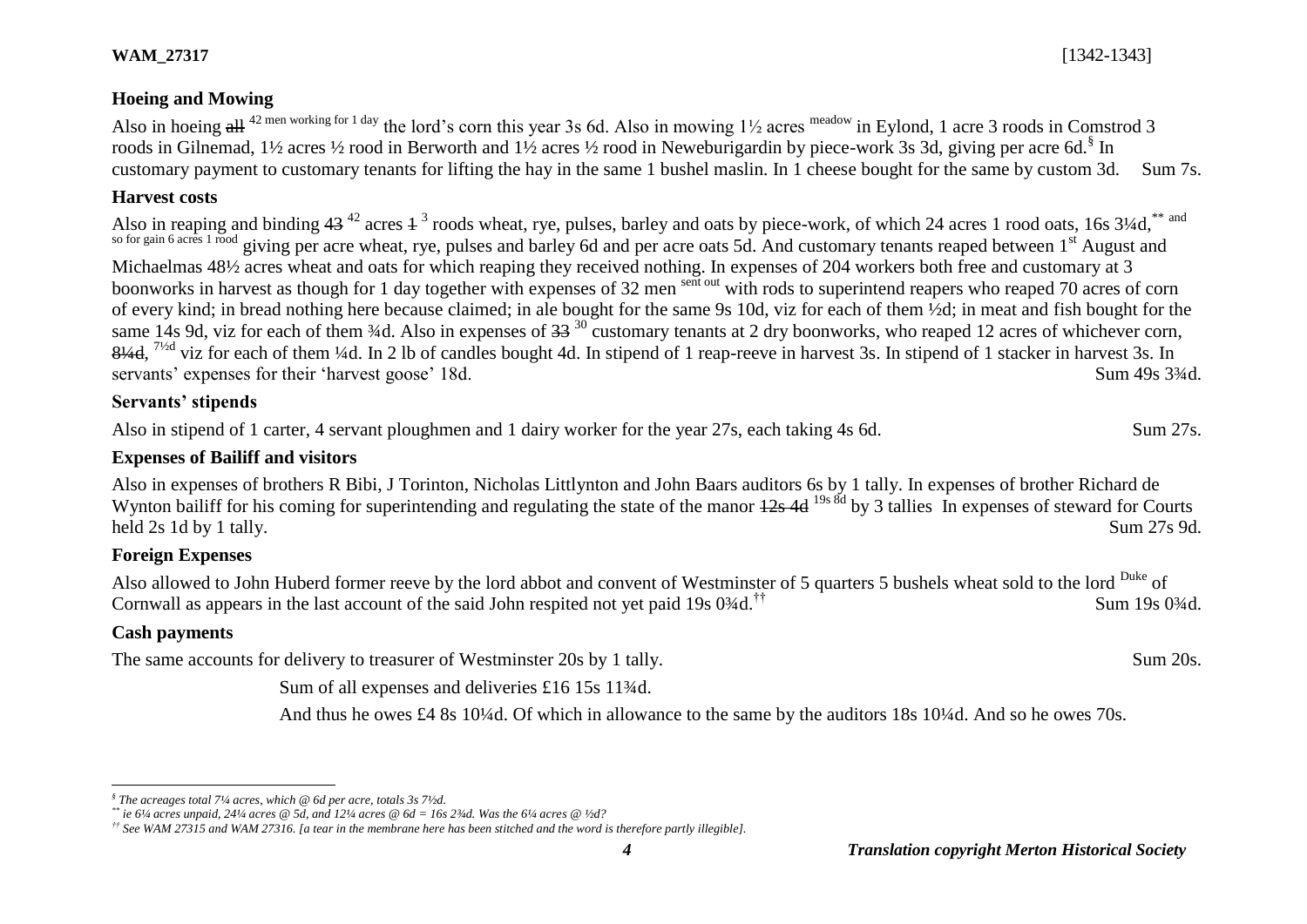|  | <b>WAM 27317</b> |
|--|------------------|
|  |                  |

|                                               | <b>DORSE</b>                                                                                                                                                                                                                                                                                                                                                                                                                                                                                                                                                                                                                                                                                                                                                                                                                                                                                                                                                                                                                                                                                                                                                                                                                                                                                                                                                                                                                                                                                                                                                                                                                                                           |
|-----------------------------------------------|------------------------------------------------------------------------------------------------------------------------------------------------------------------------------------------------------------------------------------------------------------------------------------------------------------------------------------------------------------------------------------------------------------------------------------------------------------------------------------------------------------------------------------------------------------------------------------------------------------------------------------------------------------------------------------------------------------------------------------------------------------------------------------------------------------------------------------------------------------------------------------------------------------------------------------------------------------------------------------------------------------------------------------------------------------------------------------------------------------------------------------------------------------------------------------------------------------------------------------------------------------------------------------------------------------------------------------------------------------------------------------------------------------------------------------------------------------------------------------------------------------------------------------------------------------------------------------------------------------------------------------------------------------------------|
| <b>Morden</b>                                 | Issues of the grange at the same place for year 17 – Richard Edward reeve                                                                                                                                                                                                                                                                                                                                                                                                                                                                                                                                                                                                                                                                                                                                                                                                                                                                                                                                                                                                                                                                                                                                                                                                                                                                                                                                                                                                                                                                                                                                                                                              |
| Wheat<br>He answers for 3-                    | First he renders his account for 2 quarters wheat of the remaining rendered upon the last account. And for 40 quarters wheat of issue of the<br>grange at the same place by struck measure, threshed by piece-work, of which 3 quarters 5 bushels curall. And for 8 quarters 5 bushels charged at the audit as he answered by estimation. <sup>##</sup> Sum 42 quarters. <sup>50 quarters 5 b</sup>                                                                                                                                                                                                                                                                                                                                                                                                                                                                                                                                                                                                                                                                                                                                                                                                                                                                                                                                                                                                                                                                                                                                                                                                                                                                    |
| fold minus 3<br>quarters 1 bushel             |                                                                                                                                                                                                                                                                                                                                                                                                                                                                                                                                                                                                                                                                                                                                                                                                                                                                                                                                                                                                                                                                                                                                                                                                                                                                                                                                                                                                                                                                                                                                                                                                                                                                        |
| 6d                                            | Of which in sowing over $75$ acres $1\frac{1}{2}$ roods, <sup>74 acres 31/2</sup> roods in parcels [in parcell], of which in Hethcroft 4 acres 3 roods, in Northberworth 2<br>acres 1 rood, and no more because 5 acres 1/2 rood with rye below, in Rotforlong 3 acres, and no more because 16 acres with oats and<br>uncultivated, in Langelond 21 acres 1 rood, in Dedemannesforlong 13 acres $31$ rood and no more because $\frac{1}{2}$ acre lies uncultivated, in<br>Waterdene 13 acres and no more because 3 acres uncultivated, in Neweburicroft 9½ acres and in Westchote 7 acres 3½ roods and no more<br>because 2½ acres with oats below, 20 quarter 4 <sup>2</sup> bushels, <sup>3 pecks§§</sup> viz over the acre 2 bushels 1 peck minus in total 5½ bushels. In maslin<br>for servants' livery 3 quarters 5 bushels curall. In customary payment to sower 1 bushel. Delivered to brother William Dumbulton keeper<br>of the granary at Westminster 6 quarters by 1 tally. Delivered to Richard Anelyne reeve of Teddington 2 quarters 4 bushels by 1 tally. In<br>expenses of brother Richard de Wynton bailiff for his coming 1 bushel by 1 tally. In livery of 1 reap-reeve for 4 weeks in harvest 4<br>bushels. In livery of 1 reeve between 1 <sup>st</sup> August and Michaelmas 1 quarter. In livery of 1 stacker for 4 weeks in harvest 4 bushels. In bread<br>baked for expenses of 205 men at 5 boonworks in harvest 1 quarter 1 bushel. And in sale 4 quarters. In sale at the audit 8 quarters 6<br>bushels 1 peck. ""Sum 40 quarters. <sup>39 quarters 6 bushels 3 pecks</sup> And there remain 2 quarters wheat in the hands of the bailiff. |
| <b>Mixstillio</b>                             | The same answers for 5 quarters 1 bushel mixstillio of issue of the grange at the same place of rye sown the preceding year, by struck<br>measure, threshed by piece-work. Sum 5 quarters 1 bushel. And accounted in servants' maslin. And none remains.                                                                                                                                                                                                                                                                                                                                                                                                                                                                                                                                                                                                                                                                                                                                                                                                                                                                                                                                                                                                                                                                                                                                                                                                                                                                                                                                                                                                               |
| Rye<br>He answers at $2\frac{1}{2}$ -<br>fold | The same answers for 2 quarters 2 bushels rye of issue of the grange at the same place by the aforesaid measure, threshed by piece-work.<br>And for 3 quarters rye of new grain of issue of the grange at the same place by the aforesaid measure by 1 tally against John Huberd,<br>threshed by piece-work. And for 4 quarters 3½ bushels of purchase for livery. And for 2 quarters 5 bushels charged at the audit as he<br>answered by estimation. Sum 9 quarters 51/2 bushels. <sup>12 quarters 21/2</sup> bushels                                                                                                                                                                                                                                                                                                                                                                                                                                                                                                                                                                                                                                                                                                                                                                                                                                                                                                                                                                                                                                                                                                                                                 |
| $10s$ 6d                                      | Of which in sowing over 5 acres $\frac{1}{2}$ rood in Northberworth 1 quarter 2½ bushels, viz over the acre 2 bushels plus in total 1 peck. And in                                                                                                                                                                                                                                                                                                                                                                                                                                                                                                                                                                                                                                                                                                                                                                                                                                                                                                                                                                                                                                                                                                                                                                                                                                                                                                                                                                                                                                                                                                                     |

maslin for servants' liveries 8 quarters 3 bushels. In sale at the audit 2 quarters 5 bushels. Sum as above. And none remains.

l

<sup>#</sup> This account has a similar entry for each of type of corn, etc. The final entry in each section, for corn sold at the audit, normally referred to grain not accounted for in the list of outgoings, but in this roll it woul *appear that the auditors questioned the yield, which was less than the reeve answered to, or was answerable for. Does this represent a set quota which he failed to achieve?*

*<sup>§§</sup> Actually works out to 20 quarters 3 bushels 3 pecks.*

*<sup>\*\*\*</sup> This entry is not included in the total inserted below.*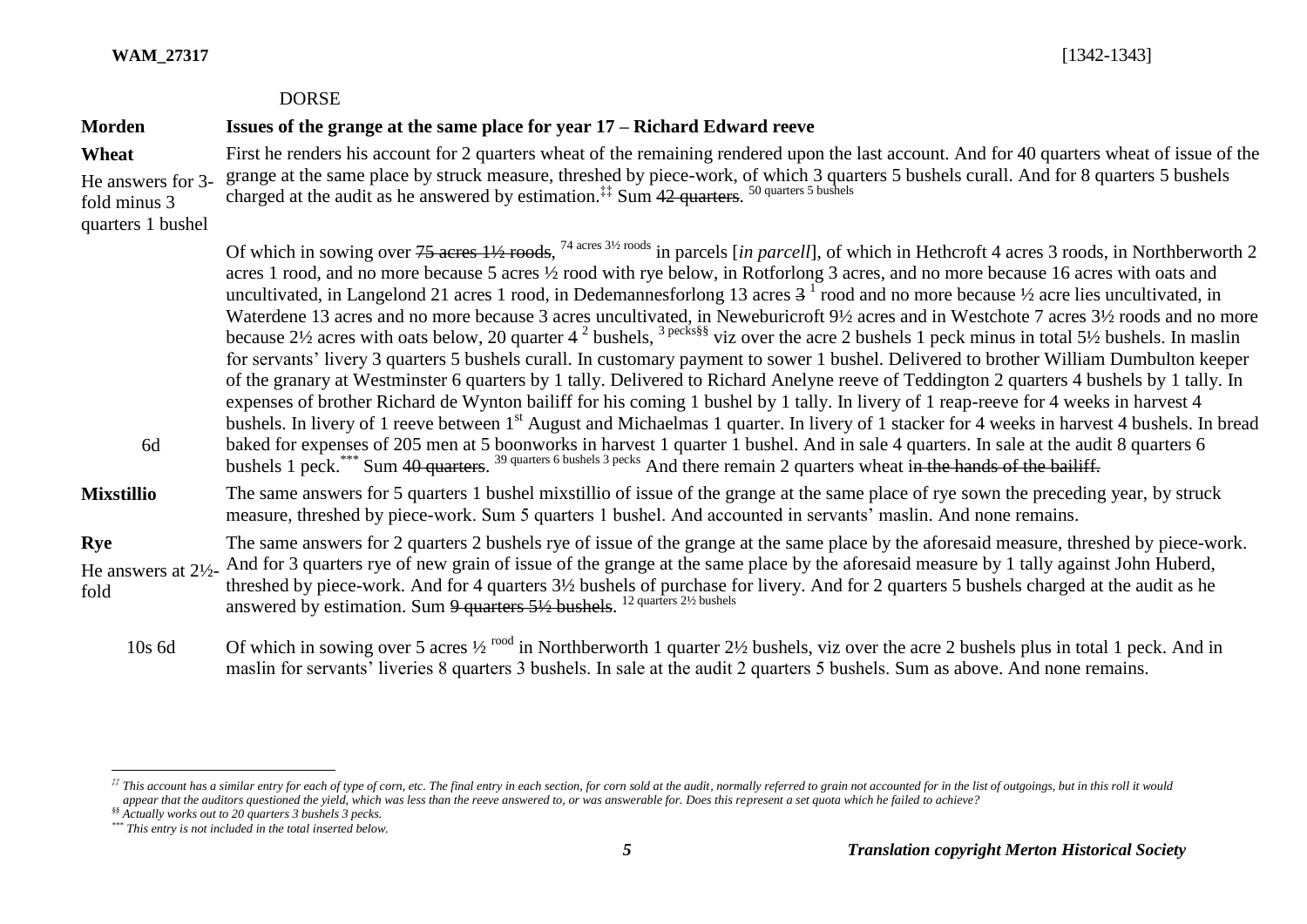l

| <b>Pulses</b><br>He answers 3-fold        | The same answers for 7 quarters1 bushel of pulses of issue of the grange at the same place by struck measure, threshed by piece-work.<br>And for 7 bushels charged at the audit as he answered by estimation. Sum 7 quarters 1 bushel. <sup>8 quarters</sup>                                                                                                                                                                                                                                                                                                                                                                                                                                                                                                                                                                                                                                                                                                                                                                                                                                                                                                                                                                                                                                                                                                                                                                                                                                                                                                                                                                                                                                                                                                                                                                                                                                                                                                                                                                                                                                           |
|-------------------------------------------|--------------------------------------------------------------------------------------------------------------------------------------------------------------------------------------------------------------------------------------------------------------------------------------------------------------------------------------------------------------------------------------------------------------------------------------------------------------------------------------------------------------------------------------------------------------------------------------------------------------------------------------------------------------------------------------------------------------------------------------------------------------------------------------------------------------------------------------------------------------------------------------------------------------------------------------------------------------------------------------------------------------------------------------------------------------------------------------------------------------------------------------------------------------------------------------------------------------------------------------------------------------------------------------------------------------------------------------------------------------------------------------------------------------------------------------------------------------------------------------------------------------------------------------------------------------------------------------------------------------------------------------------------------------------------------------------------------------------------------------------------------------------------------------------------------------------------------------------------------------------------------------------------------------------------------------------------------------------------------------------------------------------------------------------------------------------------------------------------------|
| plus 5 bushels <sup>†††</sup><br>$2s$ 4d  | Of which in planting over 3 acres 3 roods, of which in Comstrod 2 acres 1 rood, in Southberworth 1½ acres, 1 quarter 7 bushels, viz over<br>the acre 4 bushels. Also in sowing over $7\frac{1}{2}$ acres in Comstrod, 2 quarters 1 bushel, viz over the acre 2 bushels 1 peck plus in total $\frac{1}{2}$ peck.<br>And in maslin for servants' livery 3 quarters 1 bushel. In sale at the audit 7 bushels. Sum as above. And none remains.                                                                                                                                                                                                                                                                                                                                                                                                                                                                                                                                                                                                                                                                                                                                                                                                                                                                                                                                                                                                                                                                                                                                                                                                                                                                                                                                                                                                                                                                                                                                                                                                                                                             |
| <b>Barley</b><br>He answers for 5-        | The same answers for 17 quarters barley of issue of the grange at the same place by struck measure, threshed by piece-work. And for 7<br>quarters charged at the audit as he answered by estimation. Sum 17 quarters. <sup>24 quarters</sup>                                                                                                                                                                                                                                                                                                                                                                                                                                                                                                                                                                                                                                                                                                                                                                                                                                                                                                                                                                                                                                                                                                                                                                                                                                                                                                                                                                                                                                                                                                                                                                                                                                                                                                                                                                                                                                                           |
| 23s 4d                                    | fold plus 2 bushels Of which in sowing over 10½ acres in Southberworth and no more because 1½ acres with beans above and 10 acres lie uncultivated, 5<br>quarters 2 bushels, viz over the acre 4 bushels. In customary payment to sower 1 bushel. In maslin for servants' livery 3 quarters 5<br>bushels. Delivered to brother William <sup>Dumbulton</sup> keeper of the granary at Westminster 8 quarters by 1 tally. And in sale at the audit 7<br>quarters. Sum as above. And none remains.                                                                                                                                                                                                                                                                                                                                                                                                                                                                                                                                                                                                                                                                                                                                                                                                                                                                                                                                                                                                                                                                                                                                                                                                                                                                                                                                                                                                                                                                                                                                                                                                        |
| Oats<br>He answers for 3-<br>fold minus 4 | The same answers for 58 quarters oats of issue of the grange at the same place by struck measure, threshed by piece-work. And for 8<br>quarters 5 bushels oats of the same issue by estimate in sheaves. And for 8 quarters 5 bushels oats bought. And for 3 quarters 3 bushels<br>charged at the audit as he answered by estimation. Sum 75 quarters 2 bushels. <sup>78 quarters 5 bushels</sup>                                                                                                                                                                                                                                                                                                                                                                                                                                                                                                                                                                                                                                                                                                                                                                                                                                                                                                                                                                                                                                                                                                                                                                                                                                                                                                                                                                                                                                                                                                                                                                                                                                                                                                      |
| quarters 7<br>bushels <sup>‡‡‡†</sup>     | Of which in sowing over 71½ acres in parcels, of which in Comstrod $3\frac{1}{2}$ acres and no more because 2 acres 1 rood with beans and $7\frac{1}{2}$<br>acres with pulses above, in Rotforlang 11½ acres and no more because 3 acres above with wheat and 4½ acres lie uncultivated, in<br>Northschote 24 acres, in Tweyakeres 1 acre 3 roods, in Cherchforlang 6 acres, in the Bouttes upon le Gretehegg 5½ acres, in Westschote<br>2½ acres and in Langehul 16 acres 3 roods and no more because 3 acres lie uncultivated, 36 quarters, viz over the acre 4 bushels plus in<br>total 2 bushels. In making meal for servants' pottage for the year 2 quarters. In fodder for 2 carthorses from Michaelmas day until $H^{th}$ <sup>3rd</sup><br>May for 224 <sup>215</sup> nights, 7 quarters <sup>6 quarters 5 bushels 3 pecks</sup> taking per night 1 peck. And this was so much this year on account of lack of hay<br>because taken and expended by purveyors of the lord king and Duke of Cornwall and therefore they had insufficient and also on account<br>of the great carting of timber and clay to do with the repairing of the mill. In fodder for 3 draught horses at winter and Lenten sowing 2<br>quarters. In fodder for 17 oxen by estimation in sheaves 8 quarters 5 bushels. In fodder for the horse of brother R de Wynton bailiff for his<br>coming for superintending and regulating the state of the manor 3½ bushels by 1 tally. In fodder for the steward's horse for Courts held<br>1½ bushels by 1 tally. Given to various ministers and purveyors of the lord king, the queen and the Duke of Cornwall for not taking oats nor<br>making other destruction in the manor 3 quarters. In gift of the bailiff delivered to John Rokwik bailiff of Walton by order in writing 2<br>quarters. Delivered to brother Richard de Wynton bailiff at Westminster for leaving to make new servants for the hall of the lord King 7<br>quarters by 1 tally. And in sale 7 quarters of which 6 quarters to the Duke of Cornwall. In sale at the audit 3 quarters 5 bushels 1 peck. |
| 5s 53/4d.                                 | Sum as above. And none remains.                                                                                                                                                                                                                                                                                                                                                                                                                                                                                                                                                                                                                                                                                                                                                                                                                                                                                                                                                                                                                                                                                                                                                                                                                                                                                                                                                                                                                                                                                                                                                                                                                                                                                                                                                                                                                                                                                                                                                                                                                                                                        |

*<sup>†††</sup> 4 quarters 7 bushels of pulses were planted in the previous year producing only 8 quarters of issue, so the yield was around 1⅔-fold, not 3⅛-fold as stated here*

*<sup>‡‡‡</sup> According to the quantities sown in the previous account, the yield this year was nowhere near the figure stated in spite of the charge at the audit.*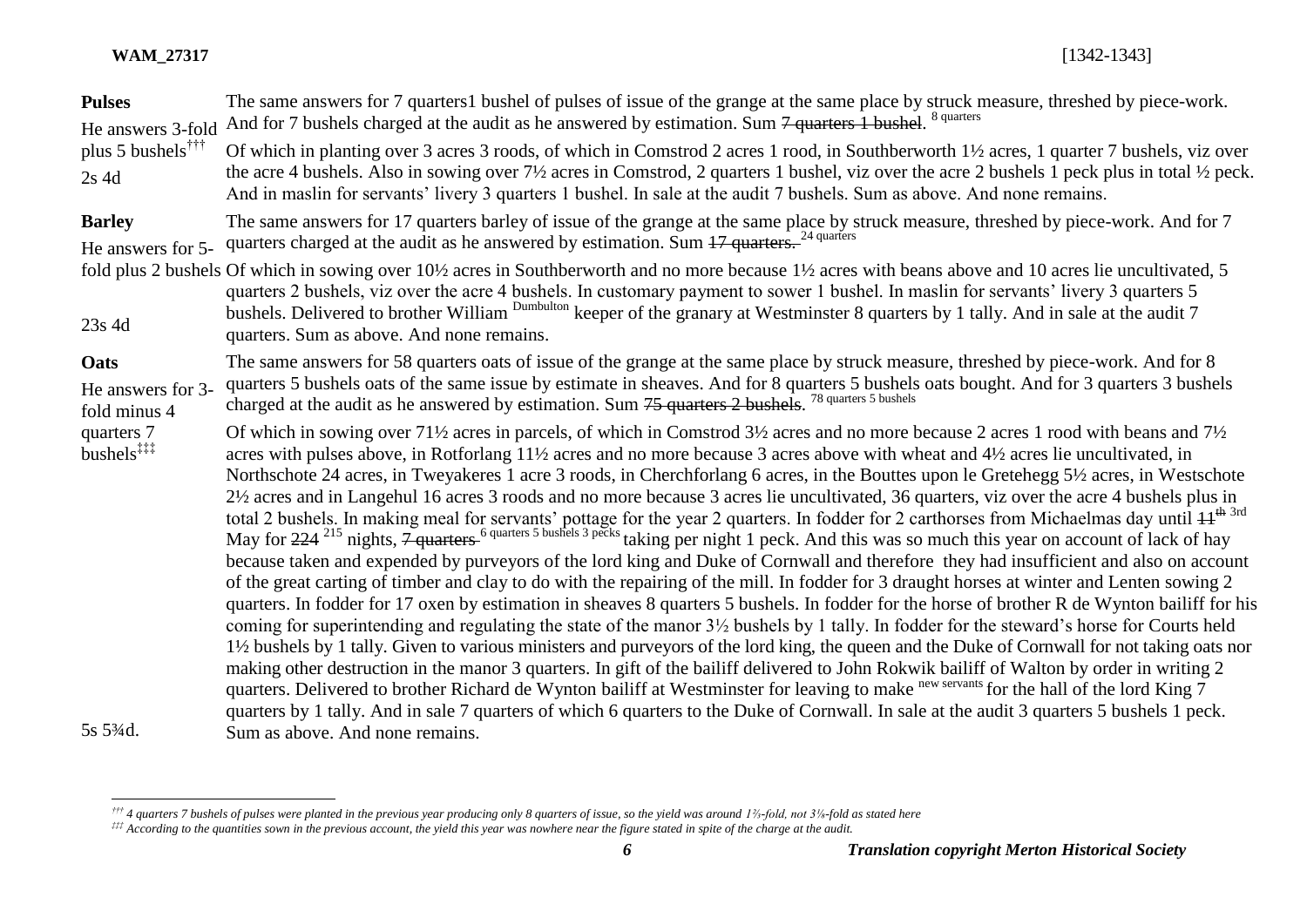$\overline{a}$ 

| <b>Multure</b>                      | The same answers for 7 quarter $45$ bushels multure of issue of the mill for the year besides tithe, and no more because the mill stood idle for 12<br>weeks in summer whilst it was being made and repaired. Sum 7 quarters 4 <sup>5</sup> bushels. And accounted in servants' maslin. And none<br>remains.<br>The same answers for 1 quarter 5 <sup>1</sup> / <sub>2</sub> bushels maslin from the remaining. And for 3 quarters 5 bushels curall, wheat 5 quarters 1 bushel<br>mixstillio, 8 quarters 3 bushels rye, 3 quarters 1 bushel pulses, 3 quarters 5 bushels barley and 7 quarters $45$ bushels multure received<br>above for livery. Sum 33 quarters $\frac{1}{2}^{1/2}$ bushels. |  |
|-------------------------------------|------------------------------------------------------------------------------------------------------------------------------------------------------------------------------------------------------------------------------------------------------------------------------------------------------------------------------------------------------------------------------------------------------------------------------------------------------------------------------------------------------------------------------------------------------------------------------------------------------------------------------------------------------------------------------------------------|--|
| <b>Maslin for</b><br>servants       |                                                                                                                                                                                                                                                                                                                                                                                                                                                                                                                                                                                                                                                                                                |  |
| Sum of acres<br>acres 1 rood<br>4d. | Of which in livery of 1 carter, 4 servant ploughmen and 1 dairy worker for the year 31 quarters 1½ bushels, each taking a quarter per 10<br>sown this year 173 weeks. In livery of 1 shepherd keeping alien ewes at the lord's sheepfold from Michaelmas day until the Purification of blessed Mary for<br>18 weeks 1 quarter 4 bushels taking a quarter per 12 weeks. In livery of 1 rook-scarer at both sowings 2 bushels. Given to the customary<br>tenants lifting the lord's hay by custom 1 bushel. In sale at the audit 1 bushel. Sum as above. And none remains.                                                                                                                       |  |
|                                     | <b>LIVESTOCK ACCOUNT</b>                                                                                                                                                                                                                                                                                                                                                                                                                                                                                                                                                                                                                                                                       |  |
| <b>Carthorses</b>                   | The same answers for 2 carthorses from the remaining. Sum 2. And there remain 2 carthorses.                                                                                                                                                                                                                                                                                                                                                                                                                                                                                                                                                                                                    |  |
| <b>Draught horses</b>               | The same answers for 3 draught horses from the remaining. Of which stolen by night in the field 1. And there remain 2 draught horses.                                                                                                                                                                                                                                                                                                                                                                                                                                                                                                                                                          |  |
| Oxen                                | The same answers for 17 oxen from the remaining. Sum 17. And there remain 17 oxen.                                                                                                                                                                                                                                                                                                                                                                                                                                                                                                                                                                                                             |  |
| <b>Bulls</b>                        | The same answers for 1 bull from the remaining. And there remains 1 bull.                                                                                                                                                                                                                                                                                                                                                                                                                                                                                                                                                                                                                      |  |
| Cows                                | The same answers for 10 cows from the remaining. Sum 10. And there remain 10 cows, of which 1 is a yearling. <sup>§§§</sup>                                                                                                                                                                                                                                                                                                                                                                                                                                                                                                                                                                    |  |
| <b>Bull calf</b>                    | The same answers for 1 bull calf from the remaining. And sold within because not fit to maintain. And it balances.                                                                                                                                                                                                                                                                                                                                                                                                                                                                                                                                                                             |  |
| <b>Calves of issue</b>              | For calves of issue nothing to answer for because weak at weaning.                                                                                                                                                                                                                                                                                                                                                                                                                                                                                                                                                                                                                             |  |
| <b>Wethers</b>                      | The same answers for 6 wethers from the remaining. And for 3 added from hoggets. Sum 9. And there remain 9 wethers.                                                                                                                                                                                                                                                                                                                                                                                                                                                                                                                                                                            |  |
| <b>Ewes</b>                         | The same answers for 4 ewes from the remaining. Sum 4. And there remain 4 ewes.                                                                                                                                                                                                                                                                                                                                                                                                                                                                                                                                                                                                                |  |
| <b>Hoggets</b>                      | The same answers for 3 hoggets from the remaining. And added above with wethers. And it balances.                                                                                                                                                                                                                                                                                                                                                                                                                                                                                                                                                                                              |  |
| Lambs                               | The same answers for 2 lambs from the remaining. Sum 2. And there remain 2 hoggets.                                                                                                                                                                                                                                                                                                                                                                                                                                                                                                                                                                                                            |  |
| <b>Lambs of issue</b>               | The same answers for 3 lambs of issue and no more because 1 ewe sterile. Sum 3. And there remain 3 lambs.                                                                                                                                                                                                                                                                                                                                                                                                                                                                                                                                                                                      |  |
| <b>Sows</b>                         | The same answers for 1 sow from the remaining. And there remains 1 sow.                                                                                                                                                                                                                                                                                                                                                                                                                                                                                                                                                                                                                        |  |
| <b>Piglets of issue</b>             | The same answers for $13^{15}$ piglets of issue this year. Of which in tithe 1. And in sale because weak 12. And it balances.                                                                                                                                                                                                                                                                                                                                                                                                                                                                                                                                                                  |  |
| 6d                                  | In sale at the audit 2.                                                                                                                                                                                                                                                                                                                                                                                                                                                                                                                                                                                                                                                                        |  |

*<sup>§§§</sup> 10 adult cows were carried forward in the previous account. There were no yearlings or calves of issue!*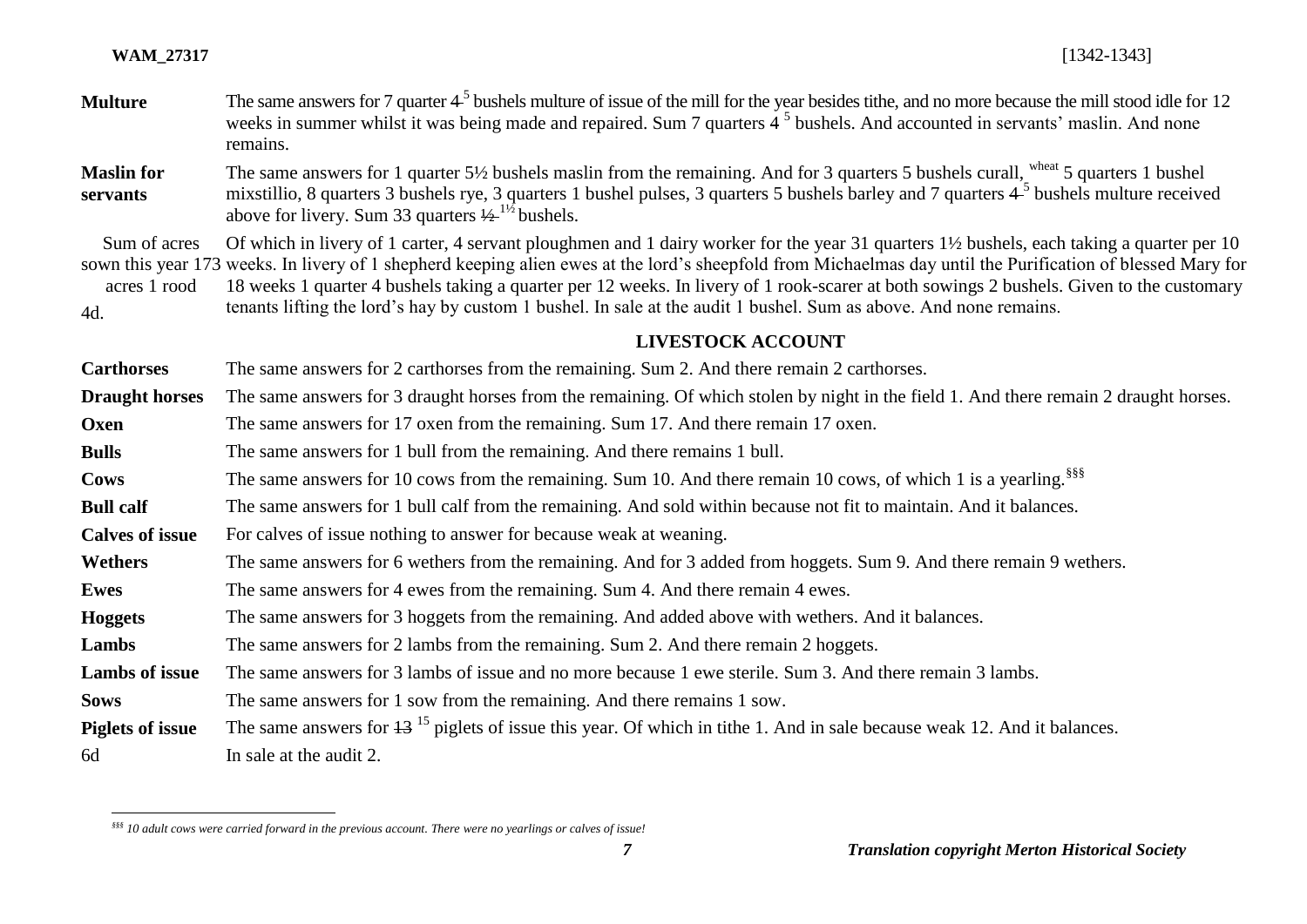| <b>Geese</b>                                                                                                                         | The same answers for 29 geese from the remaining, of which 2 are ganders and 4 breeding females. And for 28 goslings of issue. Sum 57.                                                                                                                                                                                                                                  |
|--------------------------------------------------------------------------------------------------------------------------------------|-------------------------------------------------------------------------------------------------------------------------------------------------------------------------------------------------------------------------------------------------------------------------------------------------------------------------------------------------------------------------|
|                                                                                                                                      | Of which in tithes 3. And in sale 23. Sum 26. And there remain 31 geese, of which 2 are ganders and 4 breeding females.                                                                                                                                                                                                                                                 |
| <b>Capons</b>                                                                                                                        | The same answers for 12 capons from the remaining. And for 12 made from chickens. Sum 24.                                                                                                                                                                                                                                                                               |
|                                                                                                                                      | Of which in sale 12. Sum 12. And there remain 12 capons.                                                                                                                                                                                                                                                                                                                |
| <b>Cocks and hens</b>                                                                                                                | The same answers for 1 cock and 12 hens from the remaining. And for 10 from rent at the Christmas term. Sum 23.                                                                                                                                                                                                                                                         |
|                                                                                                                                      | Of which in sale 10 hens from rent. Sum 10. And there remain 1 cock and 12 hens.                                                                                                                                                                                                                                                                                        |
| <b>Chickens</b>                                                                                                                      | The same answers for 12 chickens of purchase. And accounted in making capons above. And it balances.                                                                                                                                                                                                                                                                    |
| <b>Wool</b>                                                                                                                          | The same answers for the fleeces of 9 wethers, 4 ewes and 2 yearling lambs from issue of shearing above. Sum 15.                                                                                                                                                                                                                                                        |
|                                                                                                                                      | Of which in tithe $1\frac{1}{2}$ fleeces. And in sale $1\frac{31}{2}$ fleeces. <sup>14 fleeces</sup> Sum as above. And it balances.                                                                                                                                                                                                                                     |
| <b>Hurdles</b>                                                                                                                       | The same answers for 13 hurdles arising from rent at Hokeday. Sum 13.                                                                                                                                                                                                                                                                                                   |
|                                                                                                                                      | Of which in allowance of rent to reeve 1 hurdle. And expended upon the lord's sheepfold 12 hurdles. Sum as above. And it balances.                                                                                                                                                                                                                                      |
|                                                                                                                                      | <b>WORKS ACCOUNT</b>                                                                                                                                                                                                                                                                                                                                                    |
|                                                                                                                                      | <b>Ploughing works</b> The same answers for 13 ploughing works arising from 13 customary tenants of the lord, each of whom ploughs 1 rood of land at the<br>sowing of wheat, the price of a work 1 <sup>1</sup> / <sub>2</sub> d. Sum 13 works.                                                                                                                         |
|                                                                                                                                      | Of which in allowance of work to reeve 1 work. And in sale 12 works. Sum as above. And it balances.                                                                                                                                                                                                                                                                     |
| Dung-carrying<br>services                                                                                                            | The same answers for 15 dung-carrying services arising from 13 customary tenants, the price of a work ½d. Sum 15.                                                                                                                                                                                                                                                       |
|                                                                                                                                      | Of which in allowance of work to reeve 1 work. And in carrying dung 14 works this year because manorial carts were occupied in carting<br>clay and timber to the repairing of the mill. <sup>****</sup> Sum as above. And it balances.                                                                                                                                  |
| Carrying services The same answers for 56 carrying services arising from the said customary tenants, the price of a work 1d. Sum 56. |                                                                                                                                                                                                                                                                                                                                                                         |
|                                                                                                                                      | Of which in allowance of work to reeve 4 works. In carrying 2 quarters 4 bushels wheat and 7 quarters oats as far as Westminster 12<br>works, viz per quarter wheat 2 works and per quarter oats 1 work. And 3 quarters 4 bushels wheat and 8 quarters barley were carried to<br>the same place by manorial carts. And in sale 40 works. Sum as above. And it balances. |

 $\overline{a}$ *\*\*\*\* These works were normally commuted for a cash payment, but were demanded in labour this year because the manorial carts were fully used for the mill repairs.*